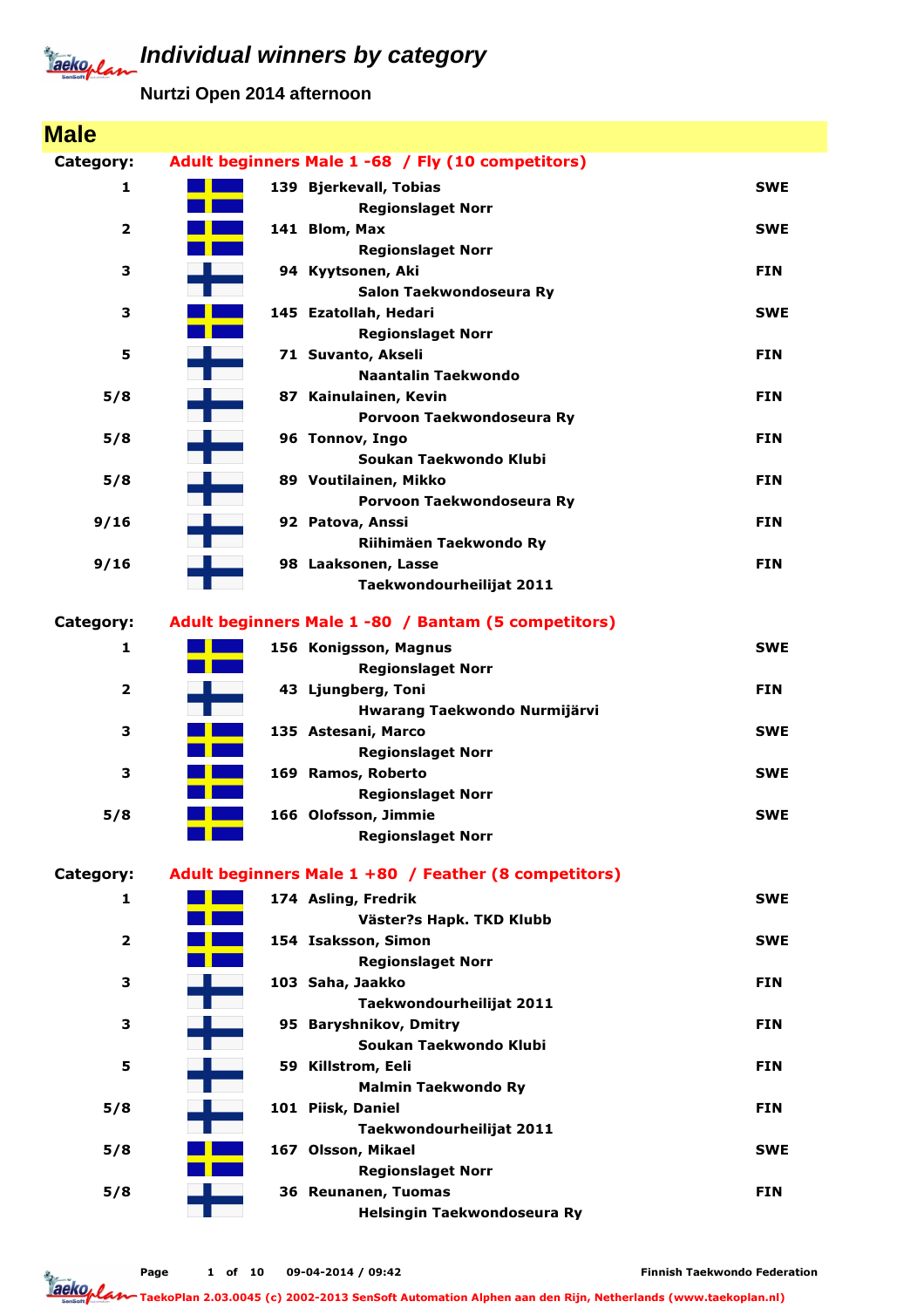**Nurtzi Open 2014 afternoon**

| <b>Male</b>             |                                                          |            |
|-------------------------|----------------------------------------------------------|------------|
| Category:               | C1-Cadets Male 1 -33 / Fin (7 competitors)               |            |
| 1                       | 108 Makinen, Oskar                                       | <b>FIN</b> |
|                         | <b>Tampereen Kumgang Taekwondo</b>                       |            |
| 2                       | 77 Vaananen, Valtteri                                    | <b>FIN</b> |
|                         | <b>Paimion Taekwondo Ry</b>                              |            |
| 3                       | 138 Bergh, Alfred                                        | <b>SWE</b> |
|                         | <b>Regionslaget Norr</b>                                 |            |
| 3                       | 17 Rautsala, Michael                                     | <b>FIN</b> |
| 5/8                     | Budokwai / Taekwondo Team Turku<br>115 Vantsi, Jani      | <b>FIN</b> |
|                         | Tampereen Kumgang Taekwondo                              |            |
| 5/8                     | 27 Knuttson, Mico                                        | <b>FIN</b> |
|                         | <b>Espoo Hwarang Team Ry</b>                             |            |
| 5/8                     | 46 Helle, Jopi                                           | <b>FIN</b> |
|                         | Izenzei Taekwondo Team Finland                           |            |
| Category:               | C1-Cadets Male 1 -37 / Fly (3 competitors)               |            |
| 1                       | 170 Ronnholm, Isak                                       | <b>SWE</b> |
|                         | <b>Regionslaget Norr</b>                                 |            |
| $\overline{2}$          | 102 Pirveisi, Ali                                        | <b>FIN</b> |
|                         | Taekwondourheilijat 2011                                 |            |
| 3                       | 76 Vaananen, Vaino                                       | <b>FIN</b> |
|                         | <b>Paimion Taekwondo Ry</b>                              |            |
| Category:               | C1-Cadets Male 1 -41 / Bantam (3 competitors)            |            |
| 1                       | 12 Helle, Santeri                                        | <b>FIN</b> |
|                         | Budokwai / Taekwondo Team Turku                          |            |
| $\overline{2}$          | 128 Kuokkanen, Kasperi                                   | <b>FIN</b> |
|                         | <b>Yong Taekwondo</b>                                    |            |
| 3                       | 51 Moazezi, Chalak                                       | <b>FIN</b> |
|                         | Lahden Taekwondo Hwang Ry                                |            |
| Category:               | C1-Cadets Male 1 -45 / Feather (6 competitors)           |            |
| 1                       | 50 Moazezi, Chia                                         | <b>FIN</b> |
|                         | Lahden Taekwondo Hwang Ry                                |            |
| $\overline{\mathbf{2}}$ | 176 Belin, Adam                                          | <b>SWE</b> |
|                         | Väster?s Hapk. TKD Klubb                                 |            |
| З                       | 45 Viinanen, Oskari                                      | <b>FIN</b> |
| З                       | Hwarang Taekwondo Nurmijärvi                             | <b>FIN</b> |
|                         | 110 Mimouni, Kamal<br><b>Tampereen Kumgang Taekwondo</b> |            |
| 5/8                     | 171 Ryden, Pontus                                        | <b>SWE</b> |
|                         | <b>Regionslaget Norr</b>                                 |            |
| 5/8                     | 134 Al Damanhouri, Ahmad                                 | <b>SWE</b> |
|                         | <b>Regionslaget Norr</b>                                 |            |
| Category:               | C1-Cadets Male 1 -49 / Light (2 competitors)             |            |
| 1                       | 155 Karlsson, Melker                                     | <b>SWE</b> |
|                         | <b>Regionslaget Norr</b>                                 |            |
| $\overline{\mathbf{2}}$ | 80 Fjallstrom, Adam                                      | <b>FIN</b> |
|                         | Paraisten Taekwondo Ry                                   |            |
|                         |                                                          |            |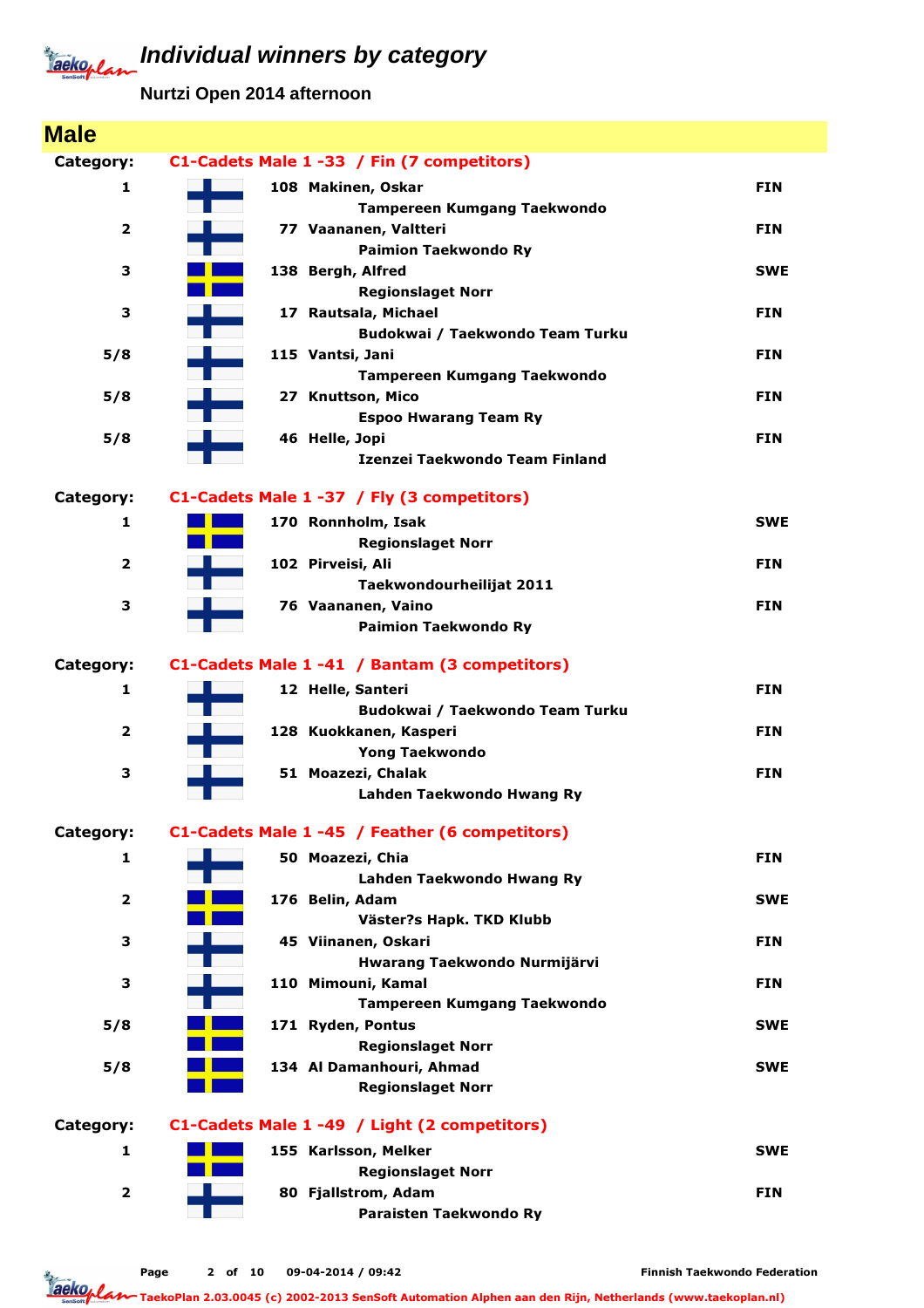**Nurtzi Open 2014 afternoon**

| <b>Male</b>             |                                               |            |
|-------------------------|-----------------------------------------------|------------|
| Category:               | C1-Cadets Male 1 -53 / Welter (3 competitors) |            |
| 1                       | 20 Saarinen, Niko                             | <b>FIN</b> |
|                         | Budokwai / Taekwondo Team Turku               |            |
| $\overline{\mathbf{2}}$ | 39 Lankinen, Elias                            | <b>FIN</b> |
|                         | Herttoniemen Taekwondo Hwang                  |            |
| З                       | 47 Hervonen, Oskari                           | <b>FIN</b> |
|                         | Keravan Taekwondoseura Ry                     |            |
| Category:               | C1-Cadets Male 1 -61 / Middle (3 competitors) |            |
| 1                       | 9 Arif, Umar                                  | <b>FIN</b> |
|                         | Budokwai / Taekwondo Team Turku               |            |
| 2                       | 86 Syrjanen, Eero                             | <b>FIN</b> |
|                         | Porin Taekwondoseura Ry                       |            |
| З                       | 164 Mohamadi, Khadem                          | <b>SWE</b> |
|                         | <b>Regionslaget Norr</b>                      |            |
| Category:               | Juniors Male 1 -45 / Fin (3 competitors)      |            |
| 1                       | 106 Lehto, Teemu                              | <b>FIN</b> |
|                         | <b>Tampereen Kumgang Taekwondo</b>            |            |
| $\overline{\mathbf{2}}$ | 104 Vayrynen, Aleksi                          | <b>FIN</b> |
|                         | Taekwondourheilijat 2011                      |            |
| З                       | 123 Koskinen, Oskari                          | <b>FIN</b> |
|                         | <b>Turun Taekwondo Ry</b>                     |            |
| Category:               | Juniors Male 1 -48 / Fly (2 competitors)      |            |
| 1                       | 153 Hilow, Hussam                             | <b>SWE</b> |
|                         | <b>Regionslaget Norr</b>                      |            |
| $\overline{\mathbf{2}}$ | 70 Soinio, Keijo                              | <b>FIN</b> |
|                         | Naantalin Taekwondo                           |            |
| Category:               | Juniors Male 1 -55 / Feather (3 competitors)  |            |
| 1                       | 149 Forsmark, Adam                            | <b>SWE</b> |
|                         | <b>Regionslaget Norr</b>                      |            |
| $\overline{\mathbf{2}}$ | 79 Dahl, Aatu                                 | <b>FIN</b> |
|                         | Paraisten Taekwondo Ry                        |            |
| З                       | 38 Lankinen, Eetu                             | <b>FIN</b> |
|                         | <b>Herttoniemen Taekwondo Hwang</b>           |            |
| Category:               | Juniors Male 1 -59 / Light (2 competitors)    |            |
| 1                       | 177 Hult, Pontus                              | <b>SWE</b> |
|                         | Väster?s Hapk. TKD Klubb                      |            |
| $\overline{\mathbf{2}}$ | 140 Bjerkevall, Alexander                     | <b>SWE</b> |
|                         | <b>Regionslaget Norr</b>                      |            |
| Category:               | Juniors Male 1 -63 / Welter (3 competitors)   |            |
| 1                       | 160 Lindstrom, David                          | <b>SWE</b> |
|                         | <b>Regionslaget Norr</b>                      |            |
| $\overline{\mathbf{2}}$ | 179 Vikstrom, William                         | <b>SWE</b> |
|                         | Väster?s Hapk. TKD Klubb                      |            |
| З                       | 109 Mimouni, Anas                             | <b>FIN</b> |
|                         | Tampereen Kumgang Taekwondo                   |            |
|                         |                                               |            |

Page 3 of 10 09-04-2014 / 09:42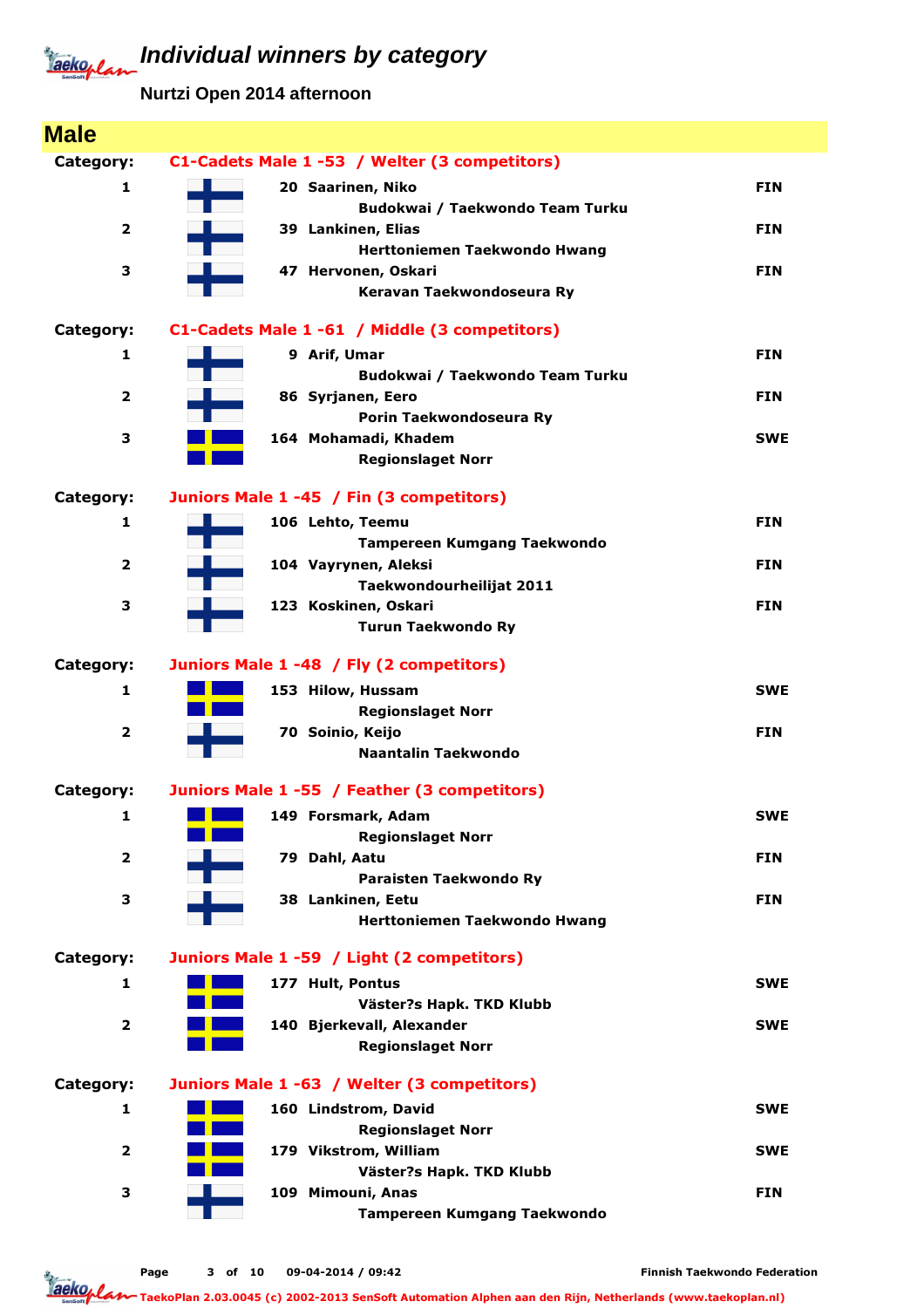**Nurtzi Open 2014 afternoon**

| <b>Male</b>             |                                                     |            |
|-------------------------|-----------------------------------------------------|------------|
| Category:               | Juniors Male 1 -73 / Middle (4 competitors)         |            |
| $\mathbf{1}$            | 85 Syrjanen, Antti                                  | <b>FIN</b> |
|                         | Porin Taekwondoseura Ry                             |            |
| $\overline{2}$          | 82 Mantyniemi, Santeri                              | <b>FIN</b> |
|                         | Paraisten Taekwondo Ry                              |            |
| З                       | 124 Kamphuis, Christian                             | <b>FIN</b> |
|                         | Vihdin Taekwondoseura Ry                            |            |
| 3                       | 158 Larsson, Hampus                                 | <b>SWE</b> |
|                         | <b>Regionslaget Norr</b>                            |            |
| Category:               | Seniors Male 1 -58 / Fly (5 competitors)            |            |
| 1                       | 142 Brannstrom, Elias                               | <b>SWE</b> |
|                         | <b>Regionslaget Norr</b>                            |            |
| $\overline{2}$          | 2 Galaktionov, Aleksandr                            | <b>EST</b> |
|                         | <b>Estonian Team</b>                                |            |
| 3                       | 88 Rinne, Kristian                                  | <b>FIN</b> |
|                         | Porvoon Taekwondoseura Ry                           |            |
| З                       | 78 Vuori, Miika                                     | <b>FIN</b> |
|                         | <b>Paimion Taekwondo Ry</b>                         |            |
| 5                       | 62 Ponkilainen, Mikko                               | <b>FIN</b> |
|                         | <b>Malmin Taekwondo Ry</b>                          |            |
| Category:               | Seniors Male 1 -63 / Bantam (5 competitors)         |            |
|                         |                                                     |            |
| $\mathbf{1}$            | 54 Lahtinen, Toni                                   | <b>FIN</b> |
|                         | Loviisan Taekwondo Ry                               |            |
| $\overline{\mathbf{2}}$ | 112 Nurisalo, Patrik<br>Tampereen Kumgang Taekwondo | <b>FIN</b> |
| 3                       | 6 Abdulghani, Ahmed                                 | <b>FIN</b> |
|                         | Budokwai / Taekwondo Team Turku                     |            |
| 3                       | 19 Saari, Anton                                     | <b>FIN</b> |
|                         | Budokwai / Taekwondo Team Turku                     |            |
| 5/8                     | 120 Peltonen, Jesse                                 | <b>FIN</b> |
|                         | Toijalan Taekwondo - Chun                           |            |
|                         |                                                     |            |
| Category:               | Seniors Male 1 -68 / Feather (3 competitors)        |            |
| 1                       | 18 Rezaii, Reza                                     | <b>FIN</b> |
|                         | Budokwai / Taekwondo Team Turku                     |            |
| $\overline{\mathbf{2}}$ | 118 Korhonen, Jyri                                  | <b>FIN</b> |
|                         | Tapiolan Taekwondo Hwang                            |            |
| 3                       | 122 Johansson, Aleksi<br><b>Turun Taekwondo Ry</b>  | <b>FIN</b> |
|                         |                                                     |            |
| Category:               | Seniors Male 1 -74 / Light (3 competitors)          |            |
| 1                       | 11 Eskandari, Sanan                                 | <b>FIN</b> |
|                         | Budokwai / Taekwondo Team Turku                     |            |
| $\overline{\mathbf{2}}$ | 48 Jokinen, Jesse                                   | <b>FIN</b> |
|                         | Klaukkalan Tae Kwon Do Ry                           |            |
| 3                       | 10 Damalie, Elorm                                   | <b>FIN</b> |
|                         | Budokwai / Taekwondo Team Turku                     |            |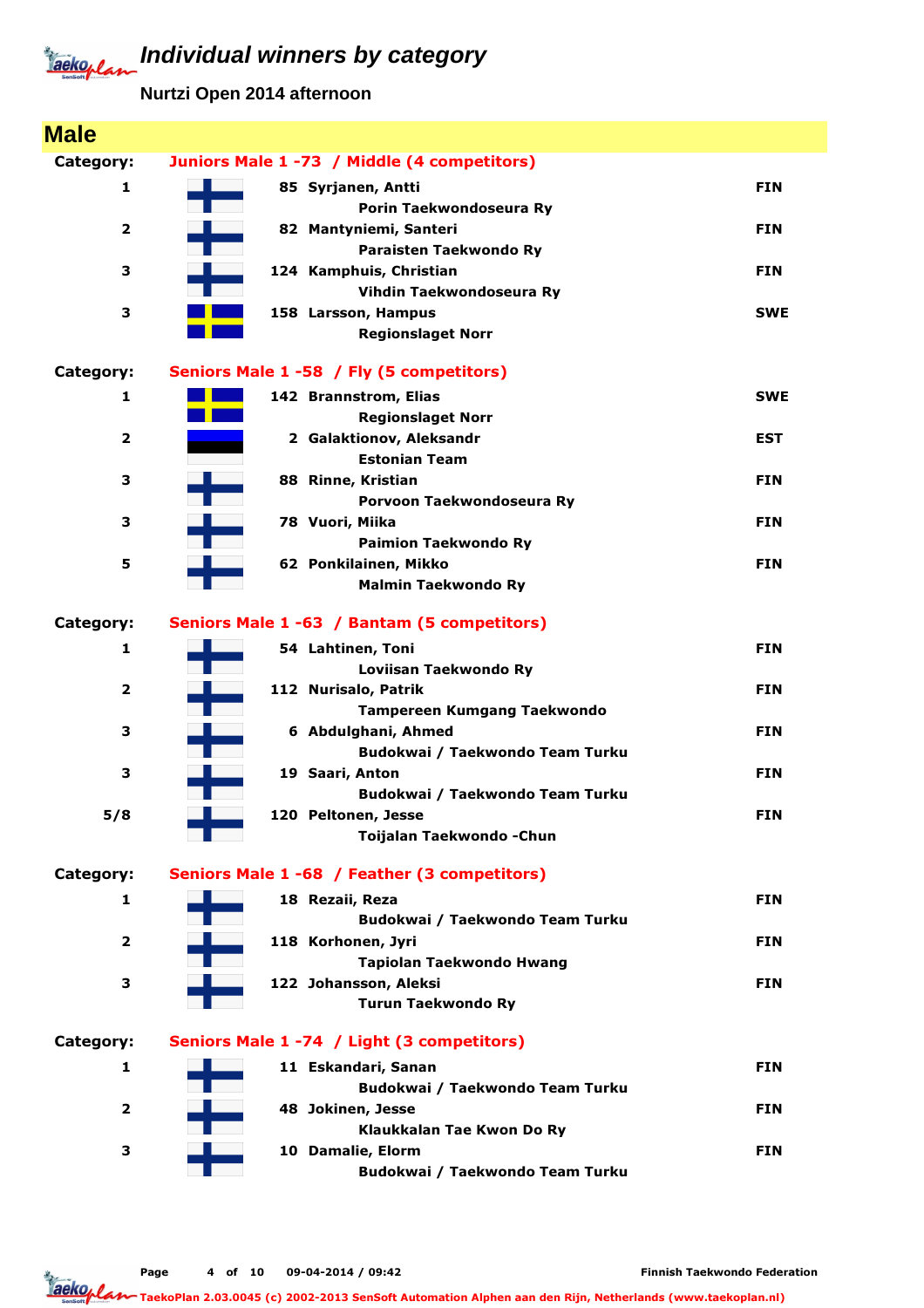**Nurtzi Open 2014 afternoon**

| <b>Male</b>             |                                                           |            |
|-------------------------|-----------------------------------------------------------|------------|
| Category:               | Seniors Male 1 -80 / Welter (5 competitors)               |            |
| 1                       | 163 Markgren, Ossian<br><b>Regionslaget Norr</b>          | <b>SWE</b> |
| $\overline{\mathbf{2}}$ | 146 Fahlander, Johan<br><b>Regionslaget Norr</b>          | <b>SWE</b> |
| 3                       | 37 Kuznetsov, Ivan<br>Herttoniemen Taekwondo Hwang        | <b>FIN</b> |
| 3                       | 172 Sjodin, Linus<br><b>Regionslaget Norr</b>             | <b>SWE</b> |
| Category:               | Seniors Male 1 -87 / Middle (3 competitors)               |            |
| 1                       | 41 Vikstrom, Hannu<br><b>Hiiden Taekwondo Ry</b>          | <b>FIN</b> |
| $\overline{2}$          | 29 Haaksi, Tuomo<br>Forssan Taekwondoseura Ry             | <b>FIN</b> |
| з                       | 143 Edholm, Peter<br><b>Regionslaget Norr</b>             | <b>SWE</b> |
| Category:               | Masters (+30) Male 1 -80 / (5 competitors)                |            |
| 1                       | 49 Rahikainen, Petri<br>Klaukkalan Tae Kwon Do Ry         | <b>FIN</b> |
| $\overline{\mathbf{2}}$ | 72 Aarnio, Marko<br><b>Paimion Taekwondo Ry</b>           | <b>FIN</b> |
| 3                       | 26 Huuskonen, Matti<br><b>Espoo Hwarang Team Ry</b>       | <b>FIN</b> |
| З                       | 57 Kanerva, Harri<br><b>Malmin Taekwondo Ry</b>           | <b>FIN</b> |
| 5                       | 3 Samoilov, Mihhail<br><b>Estonian Team</b>               | <b>EST</b> |
| Category:               | Masters $(+30)$ Male 1 +80 / (4 competitors)              |            |
| 1                       | 66 Friman, Karo<br><b>Naantalin Taekwondo</b>             | <b>FIN</b> |
| $\overline{2}$          | 40 Lipatov, Vitaly<br><b>Herttoniemen Taekwondo Hwang</b> | <b>FIN</b> |
| З                       | 97 Koskela, Mikko<br><b>Taekwondo Park Raisio Ry</b>      | <b>FIN</b> |
| 3                       | 67 Makela, Risto<br><b>Naantalin Taekwondo</b>            | <b>FIN</b> |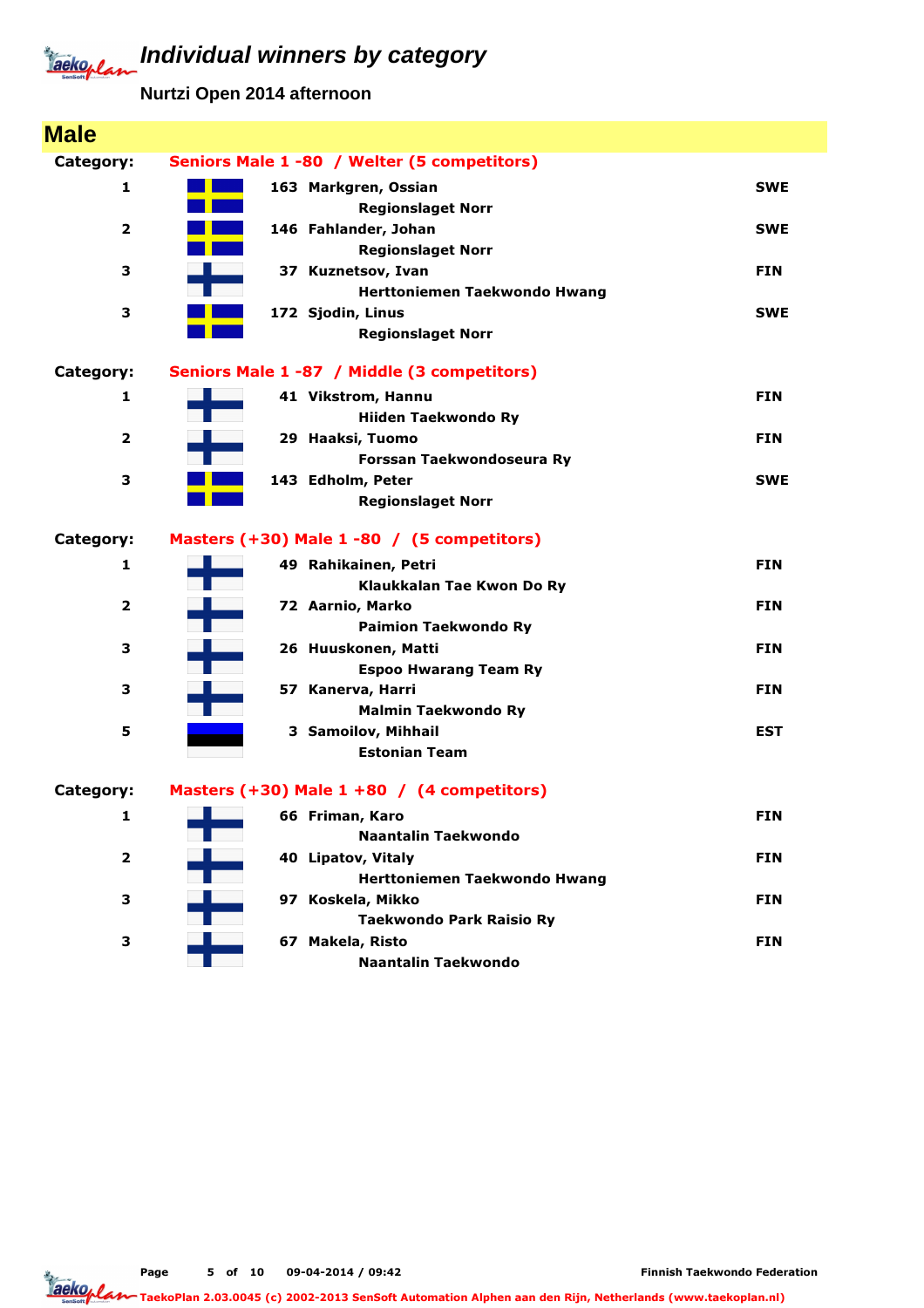**Nurtzi Open 2014 afternoon**

| <b>Female</b>           |                                                        |            |
|-------------------------|--------------------------------------------------------|------------|
| Category:               | Adult beginners Female 1 -57 / Fly (6 competitors)     |            |
| 1                       | 168 Pansamrong, Janjira<br><b>Regionslaget Norr</b>    | <b>SWE</b> |
| $\overline{\mathbf{2}}$ | 14 Koski, Virva                                        | <b>FIN</b> |
|                         | Budokwai / Taekwondo Team Turku                        |            |
| 3                       | 130 Nieminen, Lea                                      | <b>FIN</b> |
|                         | <b>Yong Taekwondo</b>                                  |            |
| з                       | 34 Kettunen, Annukaisa                                 | <b>FIN</b> |
|                         | Helsingin Taekwondoseura Ry                            |            |
| 5                       | 33 Ilomaki, Kati                                       | <b>FIN</b> |
|                         | Helsingin Taekwondoseura Ry                            |            |
| 5/8                     | 131 Ojavalli, Tiia                                     | <b>FIN</b> |
|                         | <b>Yong Taekwondo</b>                                  |            |
| Category:               | Adult beginners Female 1 -67 / Bantam (5 competitors)  |            |
| 1                       | 91 Lautala, Jelena                                     | <b>FIN</b> |
|                         | Riihimäen Taekwondo Ry                                 |            |
| $\overline{\mathbf{2}}$ | 28 Virtanen, Riikka                                    | <b>FIN</b> |
|                         | <b>Espoo Hwarang Team Ry</b>                           |            |
| з                       | 157 Larsson, Anna                                      | <b>SWE</b> |
|                         | <b>Regionslaget Norr</b>                               |            |
| 3                       | 32 Tek, Merve                                          | <b>FIN</b> |
|                         | Helsingin Itsepuolustuskoulu                           |            |
| 5/8                     | 84 Heinonen, Henrika                                   | <b>FIN</b> |
|                         | Porin Taekwondoseura Ry                                |            |
| Category:               | Adult beginners Female 1 +67 / Feather (5 competitors) |            |
| 1                       | 35 Kirjavainen, Maria                                  | <b>FIN</b> |
|                         | Helsingin Taekwondoseura Ry                            |            |
| $\overline{\mathbf{2}}$ | 99 Liiri, Minna                                        | <b>FIN</b> |
|                         | Taekwondourheilijat 2011                               |            |
| з                       | 61 Osada, Jemiina                                      | <b>FIN</b> |
|                         | <b>Malmin Taekwondo Ry</b>                             |            |
| 3                       | 60 Lehtonen, Noora                                     | <b>FIN</b> |
|                         | <b>Malmin Taekwondo Ry</b>                             |            |
| 5/8                     | 83 Heino, Helina<br>Porin Taekwondoseura Ry            | <b>FIN</b> |
|                         |                                                        |            |
| Category:               | C1-Cadets Female 1 -33 / Fly (2 competitors)           |            |
| 1                       | 52 Ekman, Sara                                         | <b>FIN</b> |
|                         | Loviisan Taekwondo Ry                                  |            |
| $\overline{\mathbf{2}}$ | 126 Hanhinen, Taru                                     | <b>FIN</b> |
|                         | <b>Yong Taekwondo</b>                                  |            |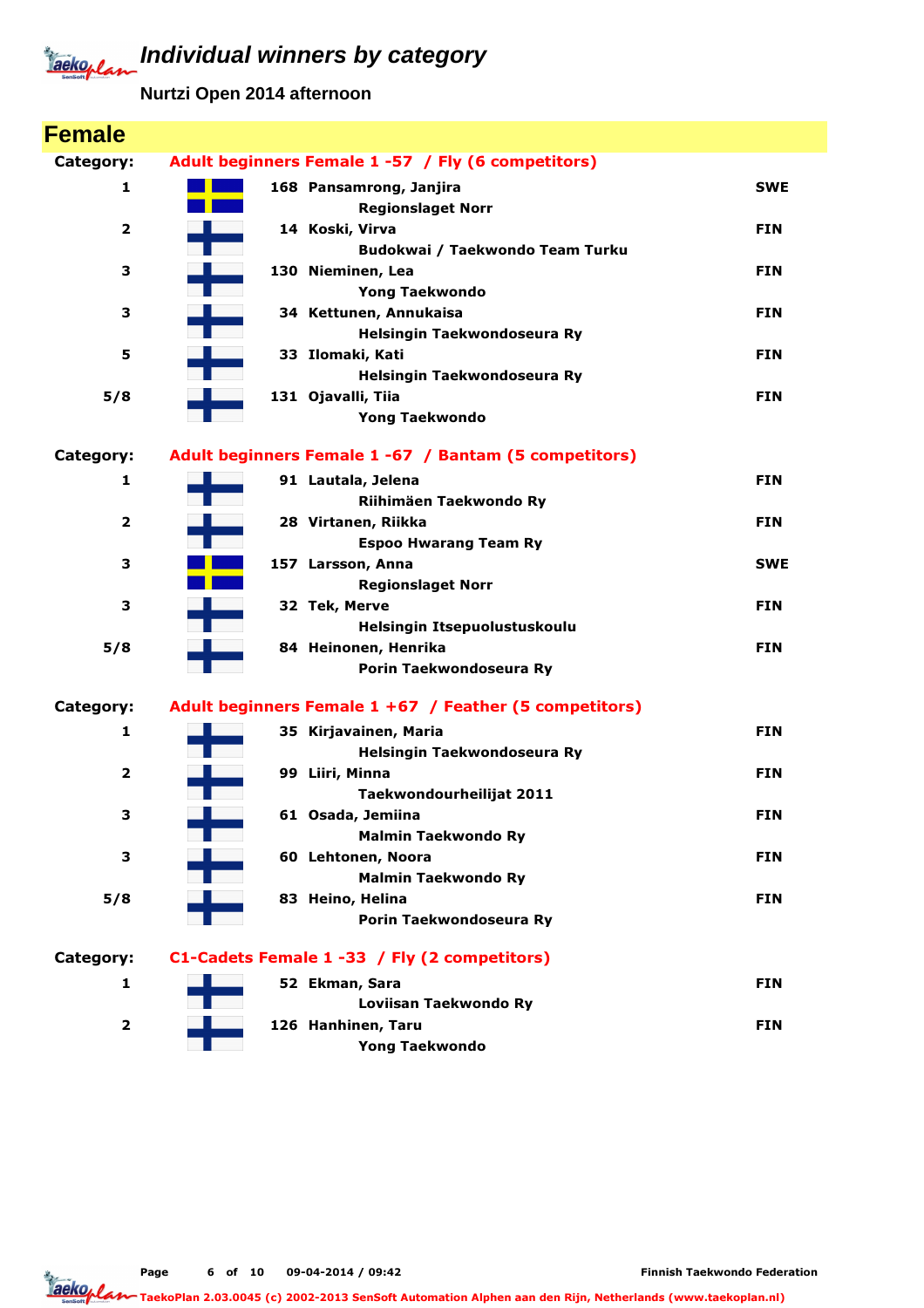**Nurtzi Open 2014 afternoon**

| <b>Female</b>           |                                                       |            |
|-------------------------|-------------------------------------------------------|------------|
| Category:               | C1-Cadets Female 1 -37 / Bantam (5 competitors)       |            |
| 1                       | 150 Green, Linn                                       | <b>SWE</b> |
|                         | <b>Regionslaget Norr</b>                              |            |
| $\overline{\mathbf{2}}$ | 44 Toivonen, Elisa                                    | <b>FIN</b> |
|                         | Hwarang Taekwondo Nurmijärvi                          |            |
| 3                       | 24 Tiihonen, Sanni                                    | <b>FIN</b> |
|                         | <b>Doboksport Tampere</b>                             |            |
| 3                       | 4 Samoilova, Sofia<br><b>Estonian Team</b>            | EST        |
| 5/8                     | 107 Lehto, Sini                                       | <b>FIN</b> |
|                         | <b>Tampereen Kumgang Taekwondo</b>                    |            |
|                         |                                                       |            |
| Category:               | C1-Cadets Female 1 -41 / Feather (2 competitors)      |            |
| 1                       | 105 Vayrynen, Milla                                   | <b>FIN</b> |
|                         | Taekwondourheilijat 2011                              |            |
| $\overline{\mathbf{2}}$ | 178 Kartal, Felicia                                   | <b>SWE</b> |
|                         | Väster?s Hapk. TKD Klubb                              |            |
| Category:               | C1-Cadets Female 1 -44 / Light (3 competitors)        |            |
| 1                       | 175 Asp, Hanna                                        | <b>SWE</b> |
|                         | Väster?s Hapk. TKD Klubb                              |            |
| $\overline{2}$          | 119 Lahti, Emilia                                     | <b>FIN</b> |
|                         | Tapiolan Taekwondo Hwang                              |            |
| 3                       | 42 Aalto, Tuila                                       | <b>FIN</b> |
|                         | Hwarang Taekwondo Nurmijärvi                          |            |
| Category:               | C1-Cadets Female 1 -47 / Welter (5 competitors)       |            |
| 1                       | 55 Reiman, Emma                                       | <b>FIN</b> |
|                         | Loviisan Taekwondo Ry                                 |            |
| $\overline{\mathbf{2}}$ | 114 Ojala, Jasmin                                     | <b>FIN</b> |
|                         | <b>Tampereen Kumgang Taekwondo</b>                    |            |
| з                       | 173 Walter, Naima                                     | <b>SWE</b> |
|                         | <b>Regionslaget Norr</b>                              |            |
| 3                       | 144 Eriksson, Sanna<br><b>Regionslaget Norr</b>       | <b>SWE</b> |
| 5/8                     | 56 Boughrara, Chahrazed                               | <b>FIN</b> |
|                         | <b>Malmin Taekwondo Ry</b>                            |            |
|                         |                                                       |            |
| Category:               | C1-Cadets Female 1 -51 / Light middle (3 competitors) |            |
| 1                       | 132 Rannikko, Noora                                   | <b>FIN</b> |
|                         | <b>Yong Taekwondo</b>                                 |            |
| 2                       | 74 Kallio, Krista                                     | <b>FIN</b> |
|                         | <b>Paimion Taekwondo Ry</b>                           |            |
| 3                       | 31 Muikku, Jessica<br>Hämeenlinnan Taekwondoseura Ry  | <b>FIN</b> |
|                         |                                                       |            |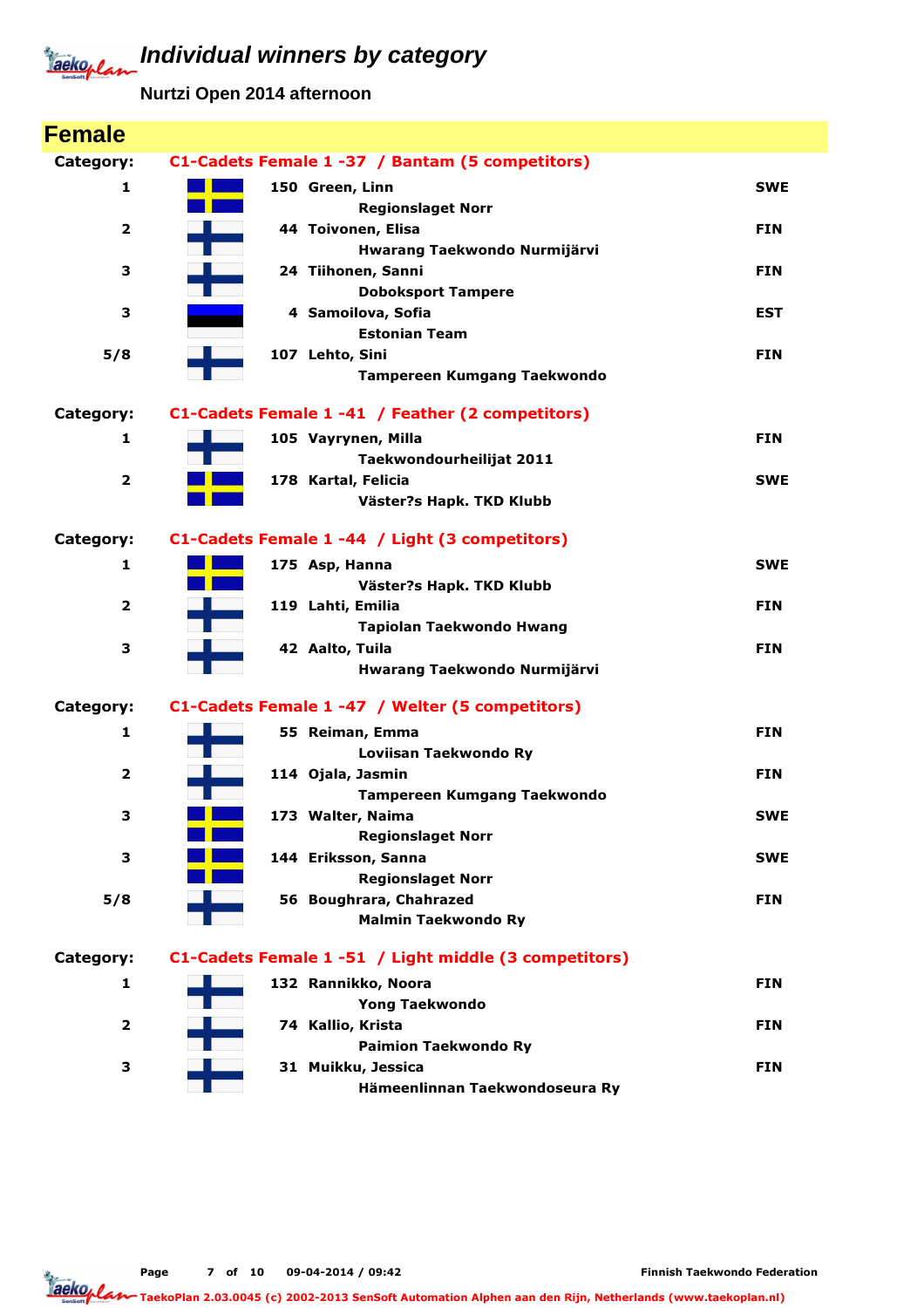**Nurtzi Open 2014 afternoon**

| <b>Female</b>           |                                                            |            |
|-------------------------|------------------------------------------------------------|------------|
| Category:               | C1-Cadets Female 1-55 / Middle (7 competitors)             |            |
| 1                       | 5 Aaltonen, Nella                                          | <b>FIN</b> |
|                         | Budokwai / Taekwondo Team Turku                            |            |
| 2                       | 129 Leino, Rosa-Maria                                      | <b>FIN</b> |
|                         | <b>Yong Taekwondo</b>                                      |            |
| 3                       | 68 Pentti, Ester                                           | <b>FIN</b> |
|                         | Naantalin Taekwondo                                        |            |
| 3                       | 133 Ahmadi, Masooma                                        | <b>SWE</b> |
|                         | <b>Regionslaget Norr</b>                                   |            |
| 5                       | 151 Gronberg, Frida                                        | <b>SWE</b> |
| 5/8                     | <b>Regionslaget Norr</b><br>13 Jarvinen, Ronja             | <b>FIN</b> |
|                         | Budokwai / Taekwondo Team Turku                            |            |
| 5/8                     | 161 Lundevall, Elin                                        | <b>SWE</b> |
|                         | <b>Regionslaget Norr</b>                                   |            |
|                         |                                                            |            |
| Category:               | C1-Cadets Female 1 +59 / Heavy (2 competitors)             |            |
| 1                       | 64 Khazari, Amal                                           | <b>FIN</b> |
|                         | Mukwan Jyvaskyla                                           |            |
| $\mathbf{2}$            | 121 Ruuska, Jenna                                          | <b>FIN</b> |
|                         | Toijalan Taekwondo - Chun                                  |            |
| Category:               | Juniors Female 1 -52 / Light (5 competitors)               |            |
| 1                       | 21 Tuomenkoski, Kanwara                                    | <b>FIN</b> |
|                         | Budokwai / Taekwondo Team Turku                            |            |
| $\overline{\mathbf{2}}$ | 73 Jokinen, Nea                                            | <b>FIN</b> |
|                         | <b>Paimion Taekwondo Ry</b>                                |            |
| з                       | 65 Lehtinen, Oona                                          | <b>FIN</b> |
| 3                       | Mukwan Jyvaskyla                                           | <b>FIN</b> |
|                         | 111 Nurisalo, Amanda<br><b>Tampereen Kumgang Taekwondo</b> |            |
| 5/8                     | 136 Beraki, Rut                                            | <b>SWE</b> |
|                         | <b>Regionslaget Norr</b>                                   |            |
|                         |                                                            |            |
| Category:               | Juniors Female 1 -59 / Light Middle (4 competitors)        |            |
| 1                       | 162 Lundkvist, Alva                                        | <b>SWE</b> |
|                         | <b>Regionslaget Norr</b>                                   |            |
| $\overline{2}$          | 58 Kemppinen, Sofia                                        | <b>FIN</b> |
|                         | <b>Malmin Taekwondo Ry</b>                                 |            |
| з                       | 159 Lindberg, Maja                                         | <b>SWE</b> |
|                         | <b>Regionslaget Norr</b>                                   |            |
| 3                       | 117 Korhonen, Riina                                        | <b>FIN</b> |
|                         | Tapiolan Taekwondo Hwang                                   |            |
| Category:               | Seniors Female 1 -49 / Fly (3 competitors)                 |            |
| 1                       | 147 Fernlund, Linnea                                       | <b>SWE</b> |
|                         | <b>Regionslaget Norr</b>                                   |            |
| 2                       | 53 Fredriksson, Laura                                      | <b>FIN</b> |
|                         | Loviisan Taekwondo Ry                                      |            |
| 3                       | 75 Nyppynen, Henna                                         | <b>FIN</b> |
|                         | <b>Paimion Taekwondo Ry</b>                                |            |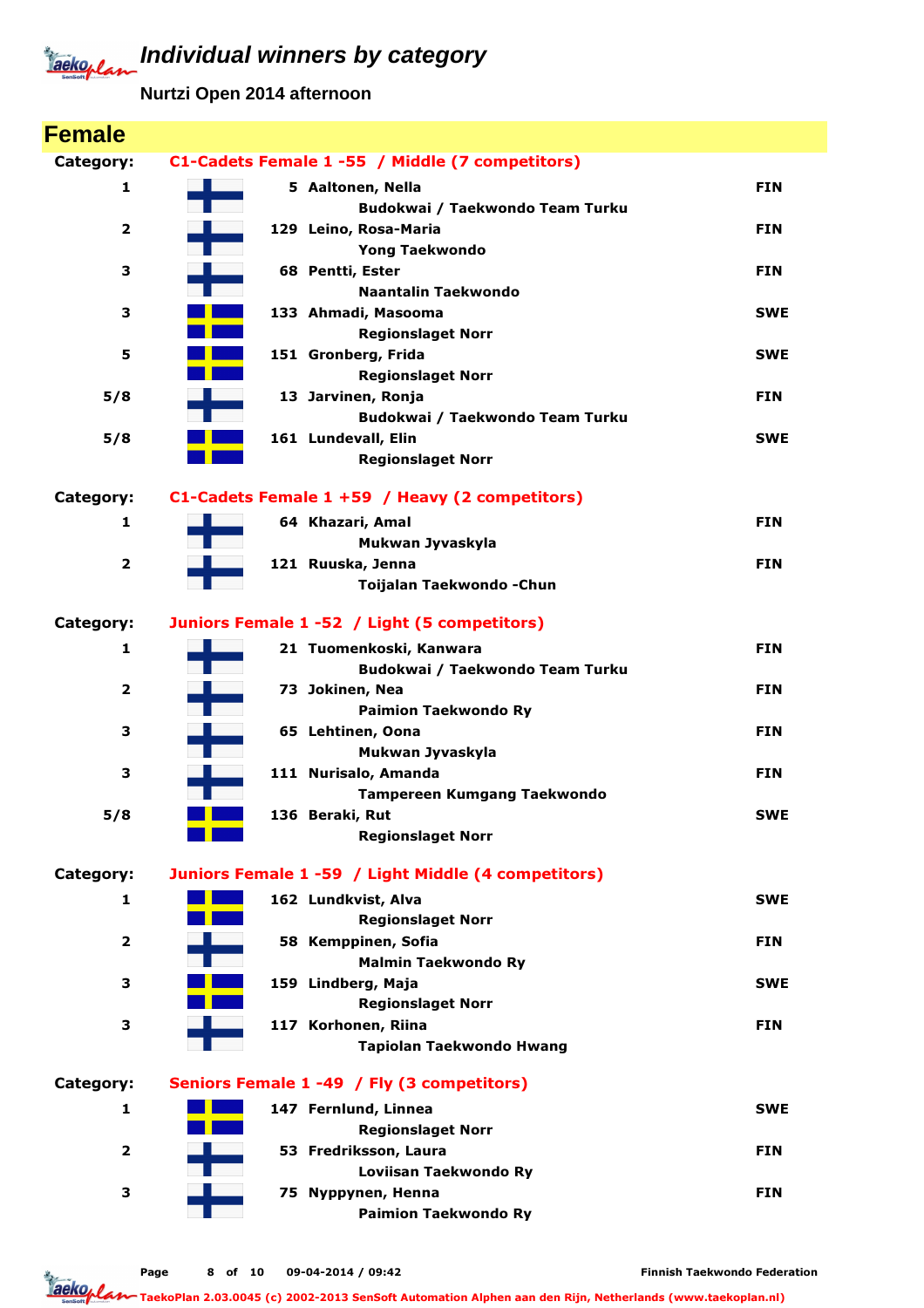**Nurtzi Open 2014 afternoon**

| <b>Female</b>           |                                                       |            |
|-------------------------|-------------------------------------------------------|------------|
| Category:               | Seniors Female 1 -53 / Bantam (3 competitors)         |            |
| 1                       | 16 Pasanen, Tanja                                     | <b>FIN</b> |
|                         | Budokwai / Taekwondo Team Turku                       |            |
| $\overline{\mathbf{2}}$ | 137 Beraki, Djanet                                    | <b>SWE</b> |
|                         | <b>Regionslaget Norr</b>                              |            |
| 3                       | 148 Fernlund, Magdalena                               | <b>SWE</b> |
|                         | <b>Regionslaget Norr</b>                              |            |
| Category:               | Seniors Female 1 -57 / Feather (7 competitors)        |            |
| 1                       | 7 Ahmed, Maria                                        | <b>FIN</b> |
|                         | Budokwai / Taekwondo Team Turku                       |            |
| $\overline{\mathbf{2}}$ | 25 Harkonen, Helmi                                    | <b>FIN</b> |
|                         | <b>Espoo Hwarang Team Ry</b>                          |            |
| 3                       | 93 Torttila, Roosa                                    | <b>FIN</b> |
|                         | Riihimäen Taekwondo Ry                                |            |
| 3                       | 81 Kaskimies, Annika                                  | <b>FIN</b> |
|                         | Paraisten Taekwondo Ry                                |            |
| 5                       | 152 Hauglund, Johanna                                 | <b>SWE</b> |
|                         | <b>Regionslaget Norr</b>                              |            |
| 5/8                     | 22 Knuutila, Maiju-Liina                              | <b>FIN</b> |
| 5/8                     | <b>Doboksport Tampere</b><br>30 Muikku, Piia          | <b>FIN</b> |
|                         | Hämeenlinnan Taekwondoseura Ry                        |            |
|                         |                                                       |            |
| Category:               | Seniors Female 1 -62 / Light (6 competitors)          |            |
| 1                       | 15 Narhi, Roosa                                       | <b>FIN</b> |
|                         | Budokwai / Taekwondo Team Turku                       |            |
| $\overline{\mathbf{2}}$ | 125 Paakkonen, Laura                                  | <b>FIN</b> |
|                         | Vihdin Taekwondoseura Ry                              |            |
| 3                       | 100 Peltola, Liisa                                    | <b>FIN</b> |
|                         | Taekwondourheilijat 2011                              |            |
| з                       | 116 Grupmann, Rutt-Margit<br>Tapiolan Taekwondo Hwang | <b>FIN</b> |
| 5                       | 113 Nurmi, Veera                                      | <b>FIN</b> |
|                         | <b>Tampereen Kumgang Taekwondo</b>                    |            |
| 5/8                     | 23 Mikkonen, Emily                                    | <b>FIN</b> |
|                         | <b>Doboksport Tampere</b>                             |            |
|                         |                                                       |            |
| Category:               | Seniors Female 1 -67 / Welter (4 competitors)         |            |
| 1                       | 165 Nordberg, Matilda                                 | <b>SWE</b> |
|                         | <b>Regionslaget Norr</b>                              |            |
| $\overline{\mathbf{2}}$ | 8 Arif, Dareen                                        | <b>FIN</b> |
|                         | Budokwai / Taekwondo Team Turku                       |            |
| 3                       | 63 Rahmani, Ruqia                                     | <b>FIN</b> |
|                         | <b>Malmin Taekwondo Ry</b>                            |            |
| 3                       | 90 Koivu, Irmeli                                      | <b>FIN</b> |
|                         | Riihimäen Taekwondo Ry                                |            |